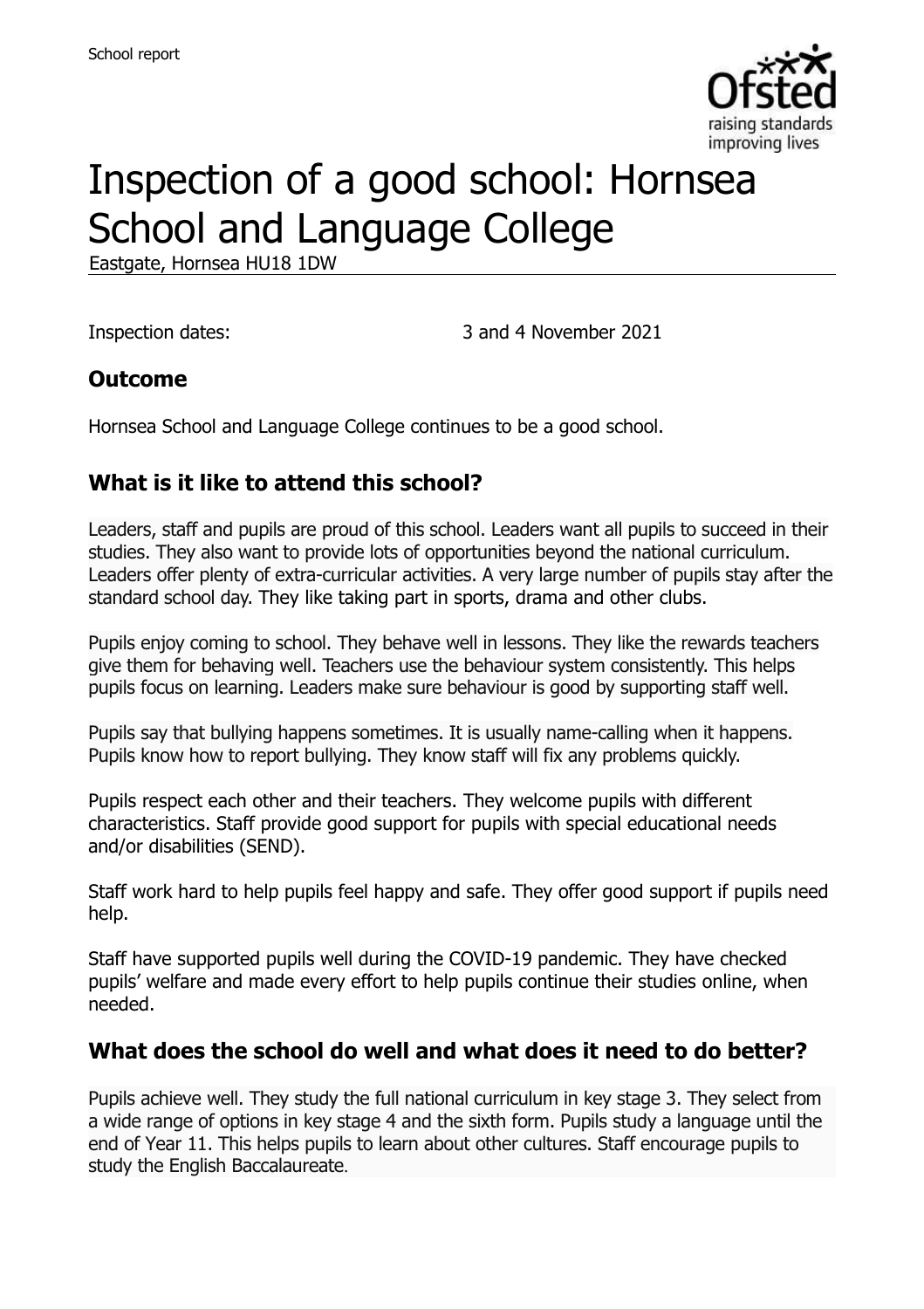

Teachers plan the curriculum with care. They break learning down into smaller stages. This helps pupils remember the information they need. Teachers know their subjects well. They explain ideas to pupils in a straightforward manner and check that pupils understand their learning. Teachers help pupils to catch up if they miss something or do not understand it. Some pupils said that teachers helped to make learning difficult mathematics easy. Over time, pupils solve more complex problems. The English curriculum is also planned well. Pupils learn to communicate well. They develop a good understanding of challenging literature.

Sometimes, the tasks teachers set can be too easy. They ask for short answers to simple questions. This prevents pupils from drawing together their learning. It can sometimes lead to pupils becoming distracted. Teachers should plan more demanding tasks in some subjects. The tasks should challenge pupils to think deeply about their learning.

Staff provide extra help for pupils who need to improve their reading. This helps all pupils to access the full curriculum.

There is an enhanced provision for pupils with autism spectrum disorder. These pupils receive excellent care and support, and staff tailor the curriculum to meet their needs. Pupils can attend normal lessons or work in smaller groups. Pupils and parents help make these decisions. Pupils with SEND study a broad curriculum. They make good progress from their starting points.

Pupils learn how to stay safe and healthy in life studies lessons. They understand how to look after their mental health. They learn about healthy relationships. Pupils know how to report concerns. They can seek help for themselves. They can report concerns about friends in confidence. Pupils study the same topics over time. The content is appropriate to pupils' age and needs.

Pupils learn about careers and higher education options. The careers curriculum starts in Year 7 and continues into the sixth form. Staff offer students opportunities to meet employers. Staff support sixth-form students with applications for university or employment. The COVID-19 pandemic restricted some activities last year. Staff offered guidance and support online, including virtual work experience for sixth-form students. These students follow pathways with links to enhanced careers advice, including on medical, legal, science, technology, engineering, mathematics and sports careers.

Leaders support staff well. Staff say that leaders 'roll up their sleeves' when they need help. Teachers like the school's behaviour system. They say that the system encourages all pupils to behave well. Leaders do not ask staff to complete unnecessary tasks. This helps teachers to focus on activities that matter most to learning.

Leaders want all pupils to complete their studies. They offer extra help when pupils experience difficulties in or out of school. They make decisions with pupils' best interests at heart.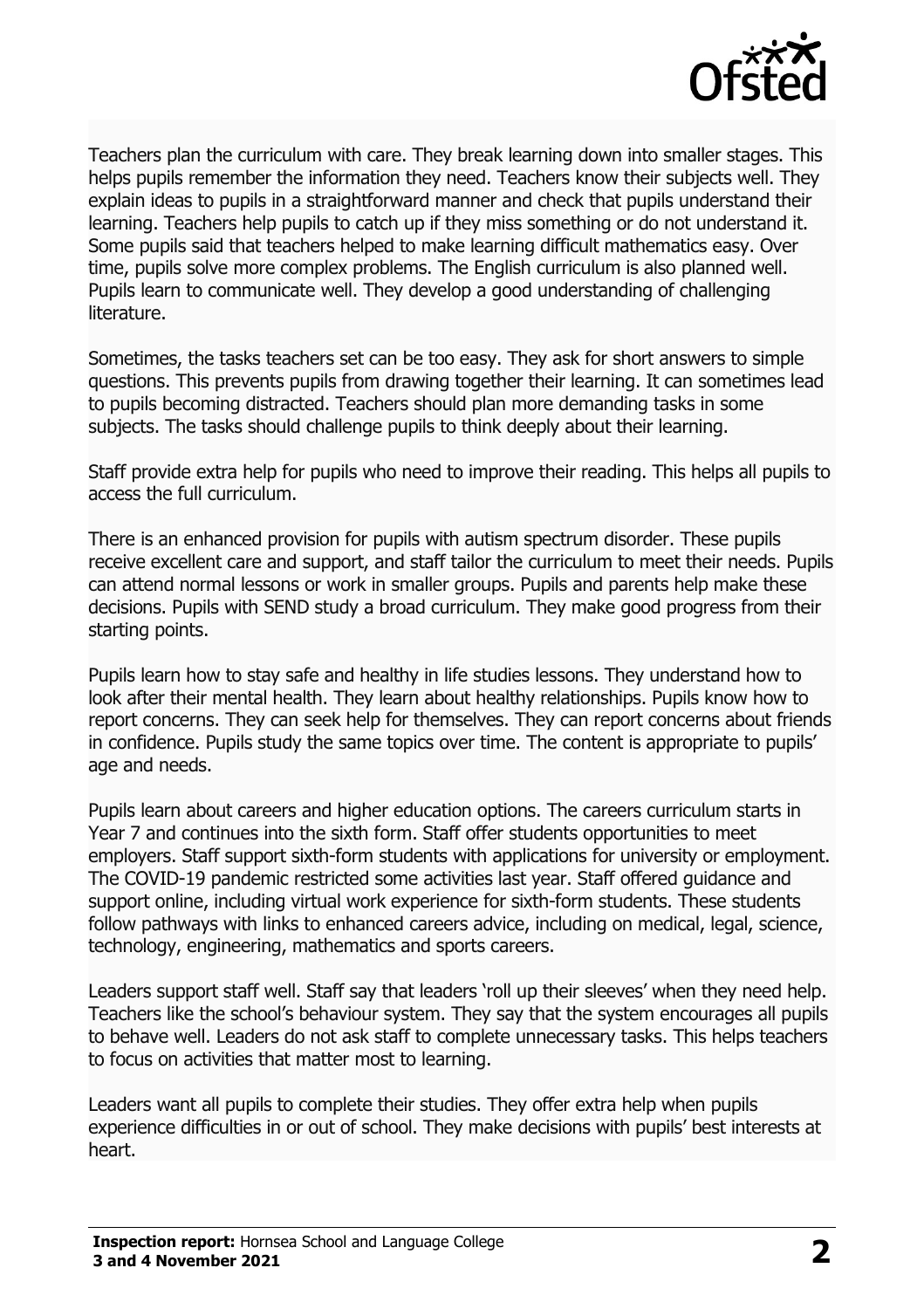

## **Safeguarding**

The arrangements for safeguarding are effective.

Leaders make every effort to keep pupils safe. They check that all staff and visitors are suitable to work with children. Staff understand the risks of harm that pupils may face and how to report concerns. Designated staff seek help from other agencies when it is appropriate.

Pupils learn about risks and how to stay safe. Many talked about the 'Big Red Button', which they can use to report any concern online. They know that concerns can include online bullying, sexual violence or harassment. Pupils know that they can report concerns to a trusted adult. They also know staff will do everything they can to protect them.

## **What does the school need to do to improve?**

## **(Information for the school and appropriate authority)**

■ There are times when teachers plan tasks that are not challenging enough. In these cases, the tasks encourage pupils to provide brief answers. They do not provide enough opportunities for pupils to consolidate their knowledge and think deeply. Leaders should provide training for staff to help them plan more challenging tasks. This will help pupils produce work of the highest quality.

## **Background**

When we have judged a school to be good, we will then normally go into the school about once every four years to confirm that the school remains good. This is called a section 8 inspection of a good or outstanding school, because it is carried out under section 8 of the Education Act 2005. We do not give graded judgements on a section 8 inspection. However, if we find evidence that a school would now receive a higher or lower grade, then the next inspection will be a section 5 inspection. Usually this is within one to two years of the date of the section 8 inspection. If we have serious concerns about safeguarding, behaviour or the quality of education, we will deem the section 8 inspection as a section 5 inspection immediately.

This is the second section 8 inspection since we judged the school to be good in October 2010.

### **How can I feed back my views?**

You can use [Ofsted Parent View](https://parentview.ofsted.gov.uk/) to give Ofsted your opinion on your child's school, or to find out what other parents and carers think. We use information from Ofsted Parent View when deciding which schools to inspect, when to inspect them and as part of their inspection.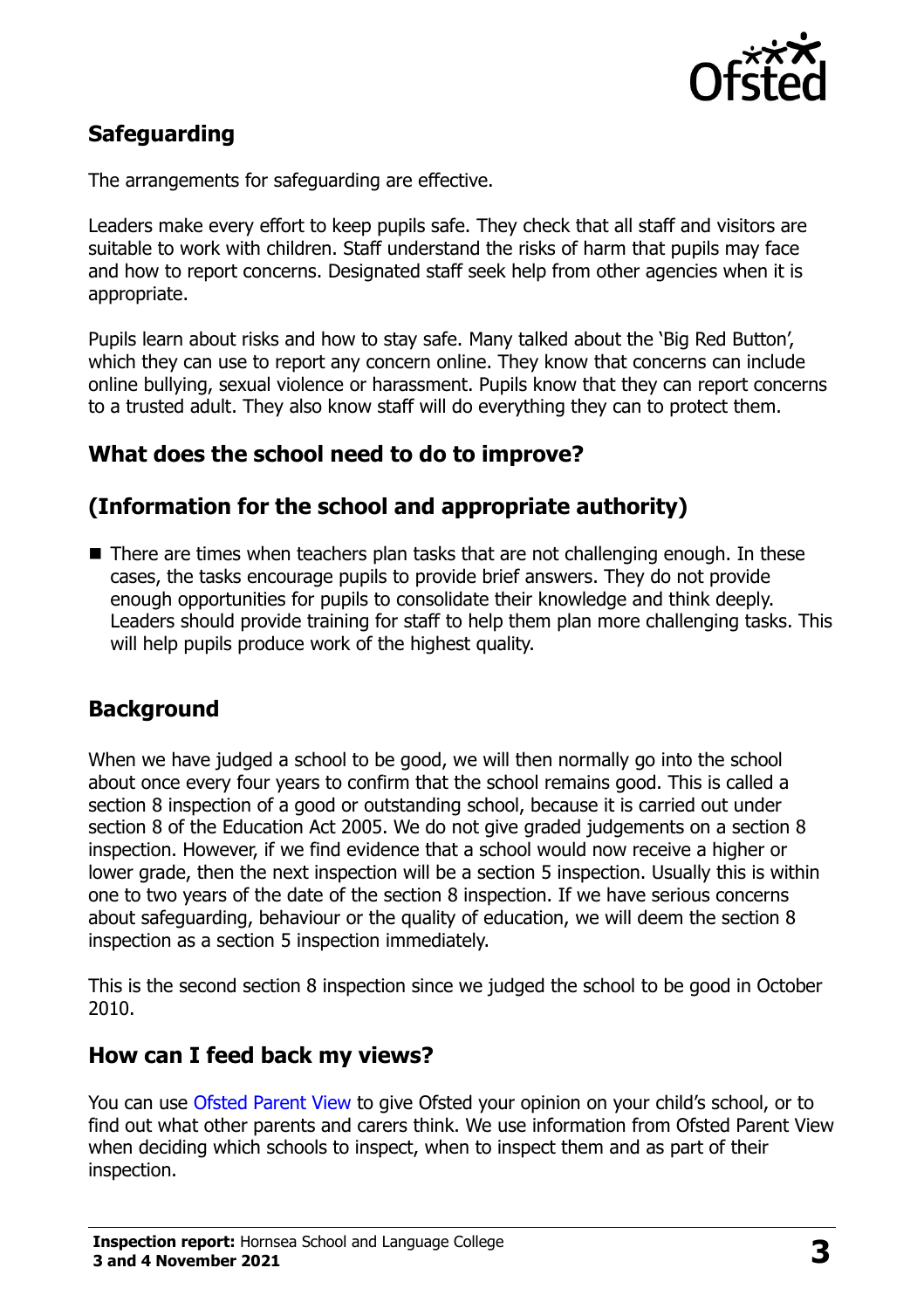

The Department for Education has further quidance on how to complain about a school.

If you are the school and you are not happy with the inspection or the report, you can [complain to Ofsted.](https://www.gov.uk/complain-ofsted-report)

#### **Further information**

You can search for [published performance information](http://www.compare-school-performance.service.gov.uk/) about the school.

In the report, '[disadvantaged pupils](http://www.gov.uk/guidance/pupil-premium-information-for-schools-and-alternative-provision-settings)' refers to those pupils who attract government pupil premium funding: pupils claiming free school meals at any point in the last six years and pupils in care or who left care through adoption or another formal route.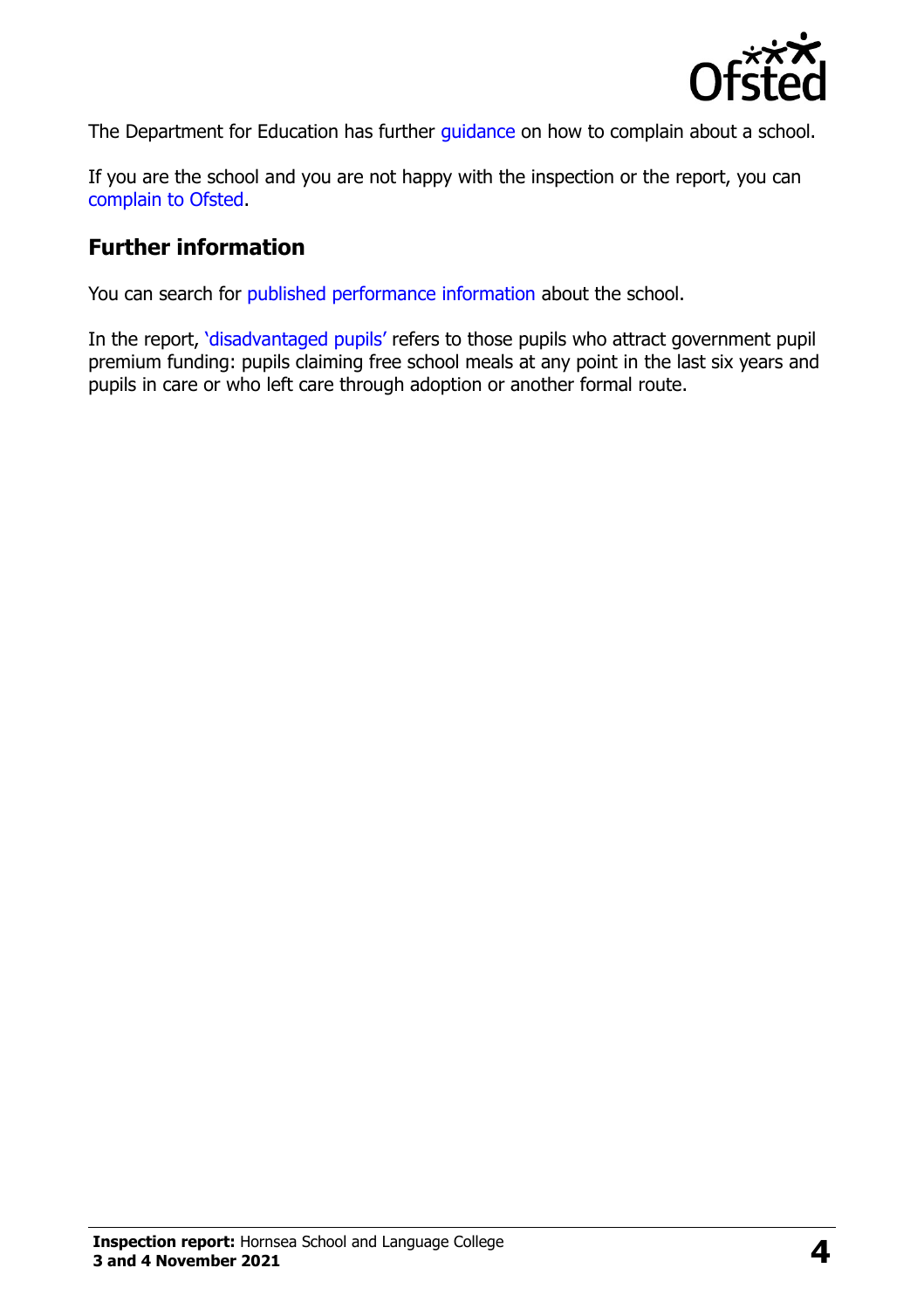

## **School details**

| Unique reference number                            | 118082                                                                |
|----------------------------------------------------|-----------------------------------------------------------------------|
| <b>Local authority</b>                             | East Riding of Yorkshire                                              |
| <b>Inspection number</b>                           | 10199630                                                              |
| <b>Type of school</b>                              | Secondary<br>Comprehensive                                            |
| <b>School category</b>                             | Maintained                                                            |
| Age range of pupils                                | 11 to 18                                                              |
| <b>Gender of pupils</b>                            | Mixed                                                                 |
| <b>Gender of pupils in sixth-form</b><br>provision | Mixed                                                                 |
| Number of pupils on the school roll                | 1169                                                                  |
| Of which, number on roll in the sixth<br>form      | 165                                                                   |
| <b>Appropriate authority</b>                       | The governing body                                                    |
| <b>Chair of governing body</b>                     | <b>Graham McDonald</b>                                                |
| <b>Headteacher</b>                                 | Stephen Ostler                                                        |
| Website                                            | www.hslc.co.uk                                                        |
| Date of previous inspection                        | 23 February 2016, under Section 8 of the<br><b>Education Act 2005</b> |

### **Information about this school**

- Hornsea School and Language College serves pupils from ages 11 to 18. It is a community school.
- The school is based in the East Riding of Yorkshire local authority.
- There is an enhanced provision for 13 pupils with autism spectrum disorder.
- The school does not use any off-site provision.
- Hornsea School and Language College takes pupils from a wide catchment area, many of whom travel significant distances to attend.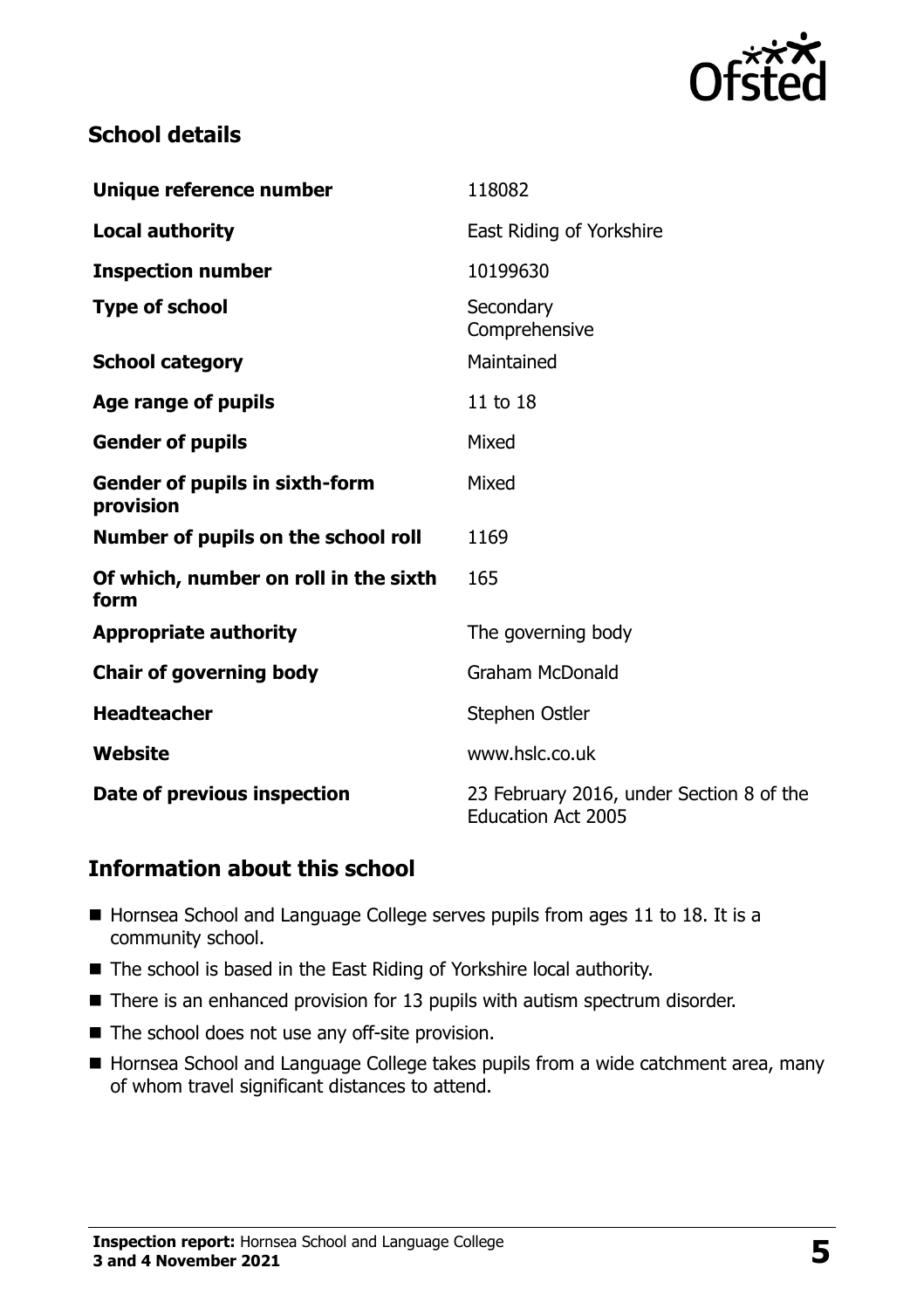

## **Information about this inspection**

- This was the first routine inspection the school received since the COVID-19 pandemic began. Inspectors discussed the impact of the pandemic with school leaders and have taken that into account in their evaluation.
- Inspectors talked to leaders, teachers and governors. They asked about the curriculum and behaviour. Inspectors asked how staff help to keep pupils safe in school and at home. They asked pupils about how well staff deal with bullying.
- Inspectors reviewed documents, including curriculum plans and school policies.
- The lead inspector met governors to talk about their responsibilities. He also met a representative from the local authority.
- The inspection team analysed the responses to surveys. There were 90 responses from teachers, 137 from parents and 363 from pupils.
- The lead inspector talked to a parent on the telephone.
- Inspectors reviewed English, mathematics, languages and physical education in detail. They talked to curriculum leaders, teachers and pupils about their work. Inspectors visited lessons and looked at the work in pupils' books.
- Inspectors visited lessons in key stage 3, key stage 4 and the sixth form.
- Inspectors also visited lessons in drama, geography, history and science.
- The lead inspector visited the enhanced provision and talked to the special educational needs coordinator.
- **Inspectors met pupils and leaders to talk about the wider curriculum. They investigated** how pupils learn about staying safe and healthy. Inspectors asked about careers advice and guidance. They looked at the extra-curricular activities available and asked pupils whether they participated.
- The lead inspector reviewed patterns of entries for different qualifications and checked the records of pupils leaving or starting the school.

#### **Inspection team**

John McNally, lead inspector **Ofsted Inspector** 

Richard Jones **Her Majesty's Inspector**